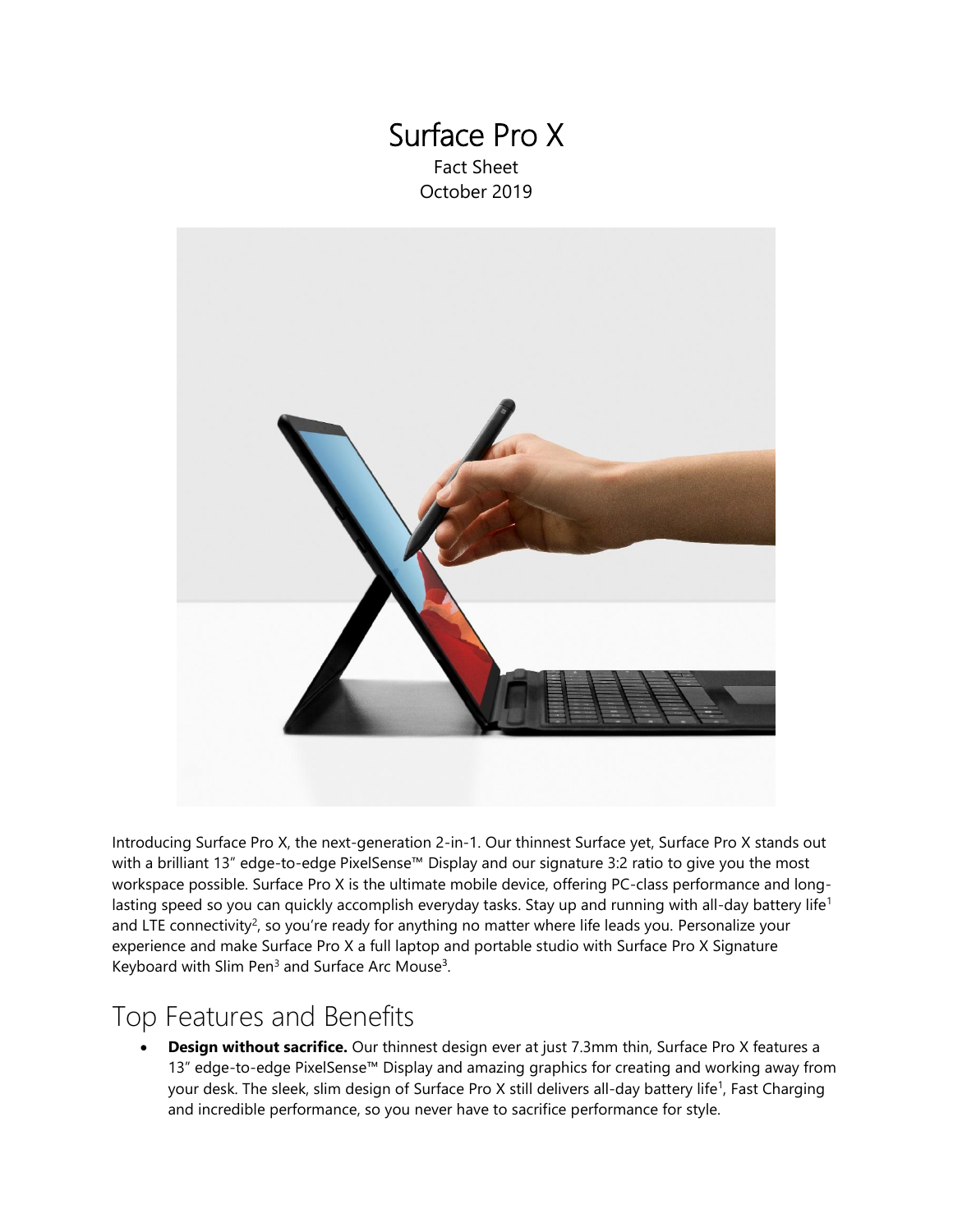- **Custom processor.** Surface Pro X features a custom processor, developed in partnership with Qualcomm. Surface Pro X delivers best-in-class graphics performance for true PC capability, with integrated connectivity and low power consumption, full solid-state drive (SSD) size and speed, and dual 4K video output via USB-C™.
- **Always connected.** Surface Pro X features blazing-fast LTE connectivity so you can answer emails on the train or collaborate with a colleague in a coffee shop. With Instant On and Windows Hello, get connected in seconds and start browsing the web or creating your next masterpiece.
- **Accessorize your way.** Pair Surface Pro X with the all-new Surface Pro X Signature Keyboard with Slim Pen<sup>3</sup> and Surface Arc Mouse<sup>3</sup> to create a full laptop and portable studio experience. Surface Slim Pen stores securely and recharges in the luxurious Alcantara®-covered keyboard, so it's always ready when you want to draw in Adobe Gemini, take and share notes in Whiteboard, or journal in OneNote.

## Technical Specifications

| <b>Operating System</b> | Windows 10 Home (Consumer)<br>Windows 10 Pro (Commercial)<br>Microsoft Office 30-day trial                                                                                                                                                                                                                                                            |
|-------------------------|-------------------------------------------------------------------------------------------------------------------------------------------------------------------------------------------------------------------------------------------------------------------------------------------------------------------------------------------------------|
| Exterior                | Dimensions: 11.3" x 8.2" x 0.28" (287 mm x 208 mm x 7.3 mm)<br>Weight: 1.70 lbs (774 g)<br>Mechanical features: Anodized aluminum body, kickstand with full-friction<br>multi-position hinge to 165 degrees, magnetic attach for keyboard fold<br>stability<br>Color: Matte Black                                                                     |
| Display                 | Screen: 13" PixelSense™ Display<br>Resolution: 2880 x 1920 (267 PPI)<br>Aspect ratio: 3:2<br>Touch: 10-point multitouch                                                                                                                                                                                                                               |
| CPU                     | Microsoft SQ1                                                                                                                                                                                                                                                                                                                                         |
| Graphics                | Adreno <sup>™</sup> 685 iGPU                                                                                                                                                                                                                                                                                                                          |
| Memory                  | 8GB/16GB LPDDR4x RAM                                                                                                                                                                                                                                                                                                                                  |
| Storage                 | Removeable SSD 128/256/512                                                                                                                                                                                                                                                                                                                            |
| Security                | <b>Firmware TPM</b><br>Enterprise-grade protection with Windows Hello face sign-in                                                                                                                                                                                                                                                                    |
| <b>Network</b>          | Wi-Fi: Wi-Fi 5 (IEEE 802.11 a/b/g/n/ac/ compatible)<br>Bluetooth® Wireless 5.0 technology<br>Qualcomm® Snapdragon™ X24 LTE modem<br>Up to Gigabit LTE Advanced Pro5 with nanoSIM and eSIM support. LTE Bands<br>supported: 1, 2, 3, 4, 5, 7, 8, 12, 13, 14, 19, 20, 25, 26, 28, 29, 30, 38, 39, 40, 41, 46,<br>66<br>Assisted GPS and GLONASS support |
| Battery                 | Up to 13.0 hours of battery life <sup>1</sup>                                                                                                                                                                                                                                                                                                         |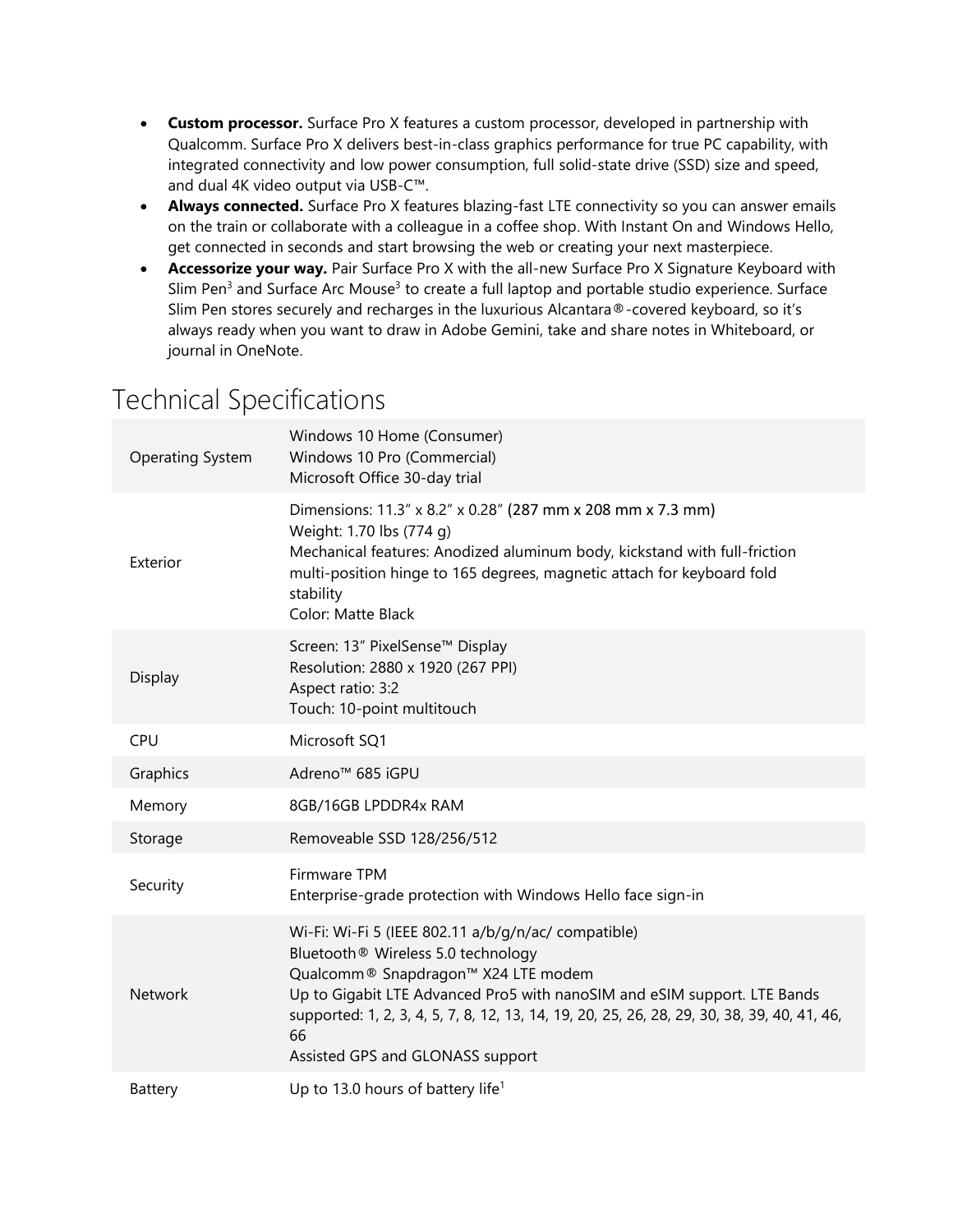|                          | Charge your Surface Pro X to 80% in under an hour <sup>4</sup>                                                                                                                                                                                                                                                                         |
|--------------------------|----------------------------------------------------------------------------------------------------------------------------------------------------------------------------------------------------------------------------------------------------------------------------------------------------------------------------------------|
| Cameras                  | Windows Hello face authentication camera (front-facing)<br>5.0MP front-facing camera with 1080p full HD video<br>10MP rear-facing autofocus camera with 1080p full HD video/4K video                                                                                                                                                   |
| Audio                    | Dual far-field Studio Mics<br>2W stereo speakers with Dolby® Audio™ Premium                                                                                                                                                                                                                                                            |
| Ports                    | 2 x USB-C™<br>Surface Connect<br>Surface Keyboard connector port<br>1 x nano SIM                                                                                                                                                                                                                                                       |
| Sensors                  | Ambient light sensor<br>Accelerometer<br>Gyroscope<br>Magnetometer                                                                                                                                                                                                                                                                     |
| Power supply             | 65W                                                                                                                                                                                                                                                                                                                                    |
| In the box               | Surface Pro X<br>Power supply<br>SIM card access tool<br>Quick Start Guide<br>Safety and warranty documents                                                                                                                                                                                                                            |
| Surface Pen <sup>3</sup> | 4,096 levels of pressure<br>Tilt sensing<br>Best-in-class latency<br>0.1mm precision                                                                                                                                                                                                                                                   |
| Warranty                 | 30-day return policy<br>90 days of free technical phone support<br>12 months in-store support and technical assistance<br>One free training session to transfer data and optimize performance<br>Surface for Business customers: Includes Advanced Exchange, an expedited<br>replacement service, at no additional cost <sup>5</sup> . |

# Contact Information

#### **For more information, press only:**

Rapid Response Team, WE Communications, (425) 638-7777, [rrt@we-worldwide.com](mailto:rrt@waggeneredstrom.com)

### **For more product information and images:**

Visit the Surface Newsroom at [https://news.microsoft.com/presskits/surface/.](https://news.microsoft.com/presskits/surface/)